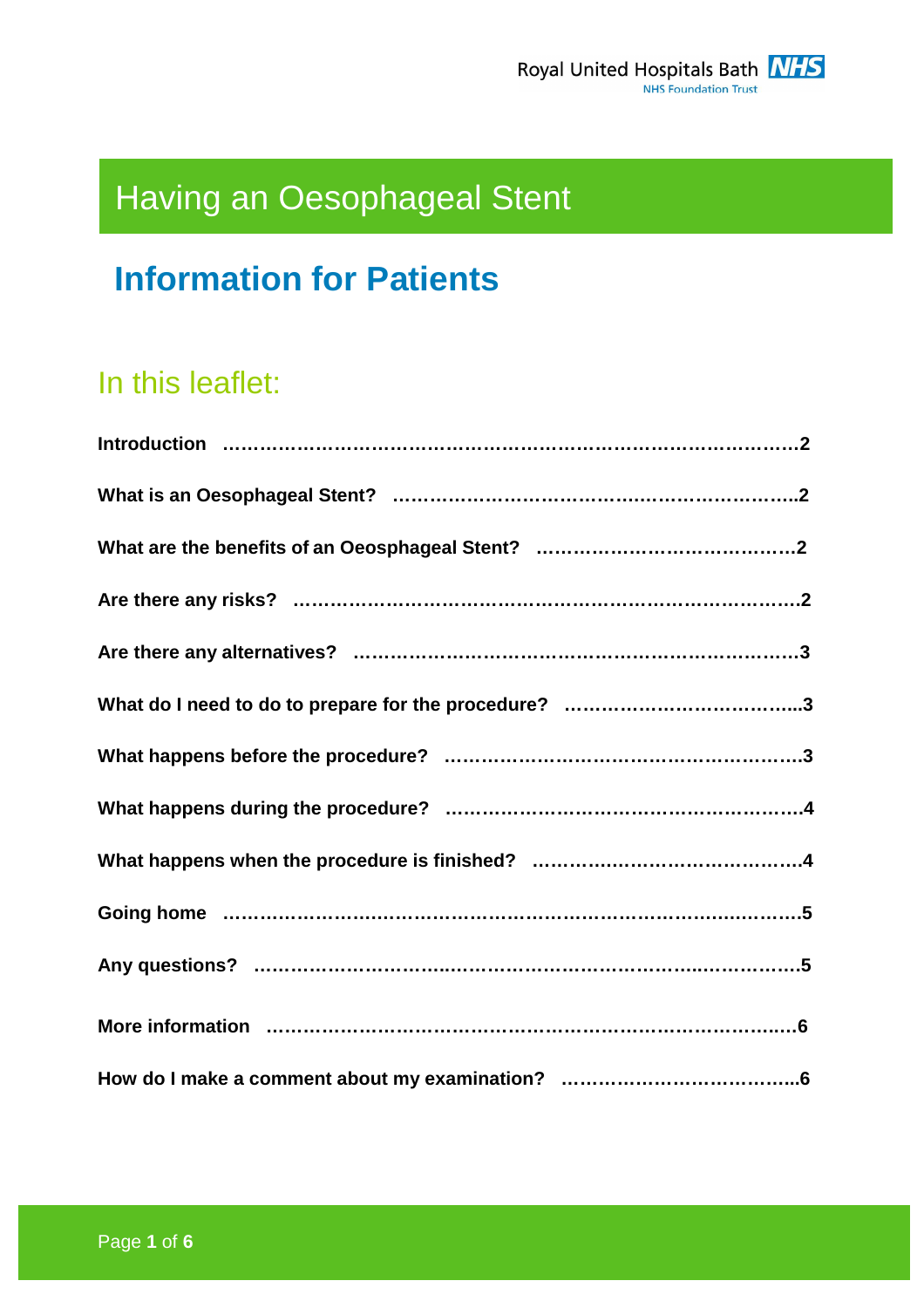#### **Introduction**

This leaflet tells you about having an oesophageal stent insertion. It explains what is involved and what the possible risks are.

If you have any questions or concerns, please do not hesitate to speak to a doctor or nurse caring for you in the Interventional Radiology department.

#### What is an Oesophageal Stent?

The oesophagus, or gullet, is the tube that takes food down from the mouth to the stomach. If it becomes narrowed or blocked, there will be a problem with swallowing.

An oesophageal stent is a metal mesh tube, which may have a fabric covering. The stent is passed by mouth into the oesophagus and positioned across the area that has narrowed. It gently expands to allow fluid and foods to pass down to the stomach more easily.



#### What are the benefits of an Oesophageal Stent?

The stent should expand the narrowing of your oesophagus and make it easier for you to swallow.

#### Are there any risks?

Oesophageal stent insertion is generally a safe procedure. However, as with any procedure, some risks or complications may occur:

- There is a small risk of a perforation (tear) of your oesophagus (in the region of 1 in 300 cases). This is greater if you are currently having high dose chemotherapy or radiotherapy. Small perforations can be managed conservatively and can heal with rest from feeding and antibiotics. Larger holes may require an operation to repair them or another stent inserting.
- A small amount of bleeding may occur, but more significant bleeding is very rare.
- There is a slightly increased risk of developing a chest infection after this procedure.
- Some people get heartburn and acid reflux after the procedure. This can be controlled with simple medicine if necessary.
- Rarely, the stent may slip out of position and the procedure may need repeating.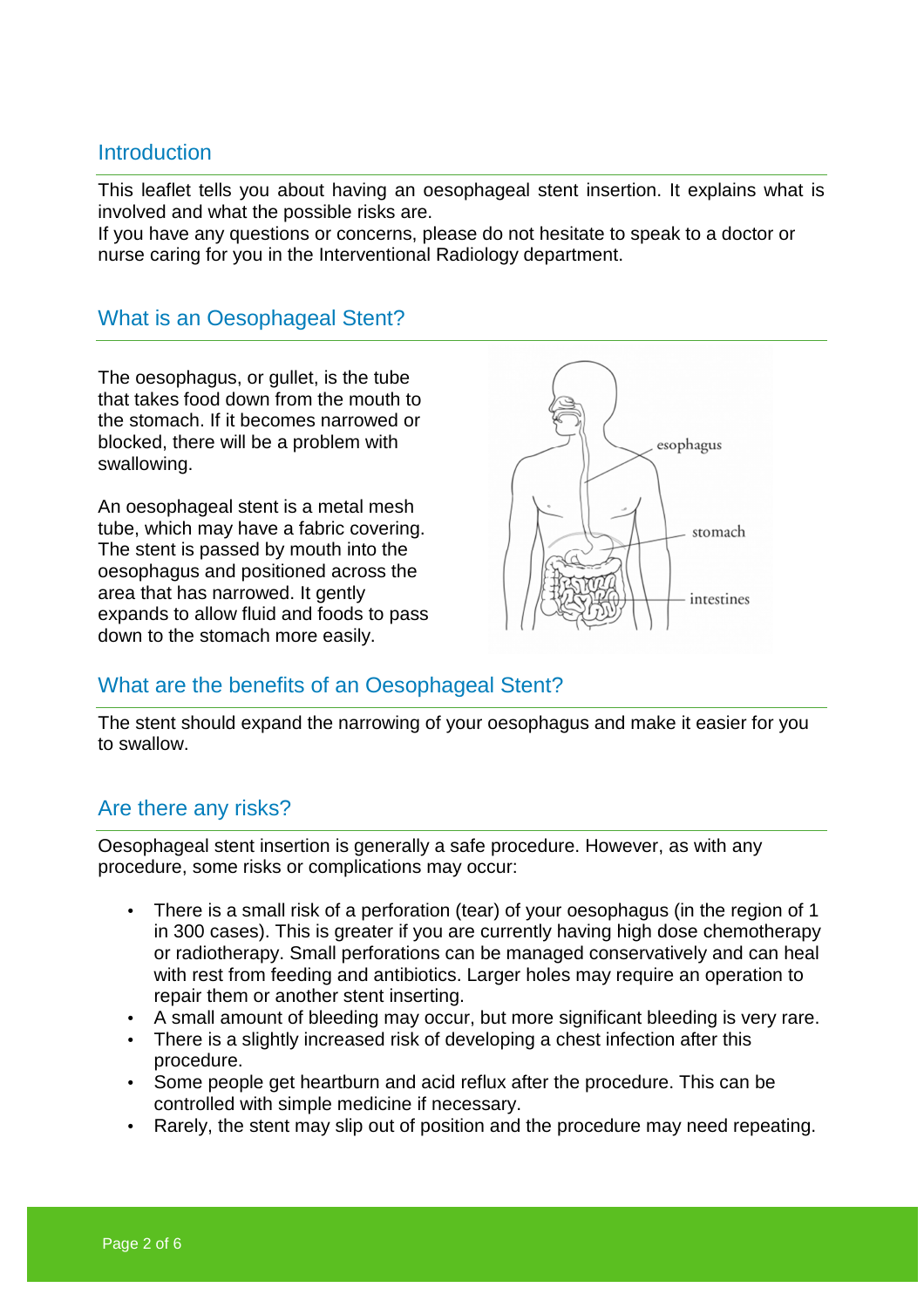• Occasionally it may not be possible to fit or place a stent for technical reasons. If this is the case, your doctor will discuss this with you.

#### Are there any alternatives?

Sometimes surgery will be recommended, but this is usually if the narrowing in your oesophagus is caused by cancer. For some patients a tumour in the oesophagus can be treated with alcohol injection and burning. X-ray therapy (radiotherapy) or chemotherapy may sometimes be alternative options.

Your doctor has recommended an oesophageal stent as the best option for you but if you would like more information on alternatives treatments, please speak to your doctor.

#### What do I need to do to prepare for the procedure?

You will need to have a blood test about one week before the procedure. Your doctor or clinical nurse specialist will tell you about this and how to arrange it.

If you are taking Warfarin, Clopidogrel, aspirin or other blood thinning medications please inform your doctor at least one week before the procedure, as these may need to be withheld temporarily before the examination.

You may already be an inpatient or, if not, you may be admitted into hospital on the procedure day. On admission you will be informed of the approximate time of your procedure. However, this may change due to unforeseen circumstances. You will need to stay in the hospital overnight.

You will not be allowed to eat or drink for 6 hours before the procedure. If you you are a diabetic on insulin, please phone the Radiology department for specific advice on 01225 824375.

#### What happens before the procedure?

When it is time for the procedure you will be collected by a porter and taken to the Radiology department, where you will be welcomed by the radiology staff:

- The Radiologist is a doctor specially trained to interpret X-rays and scans and to perform image-guided procedures.
- Radiographers are specially trained health professionals who move and control the radiographic equipment during the procedure.
- Radiology Nurses work with the radiologists and care for the patient during interventional procedures.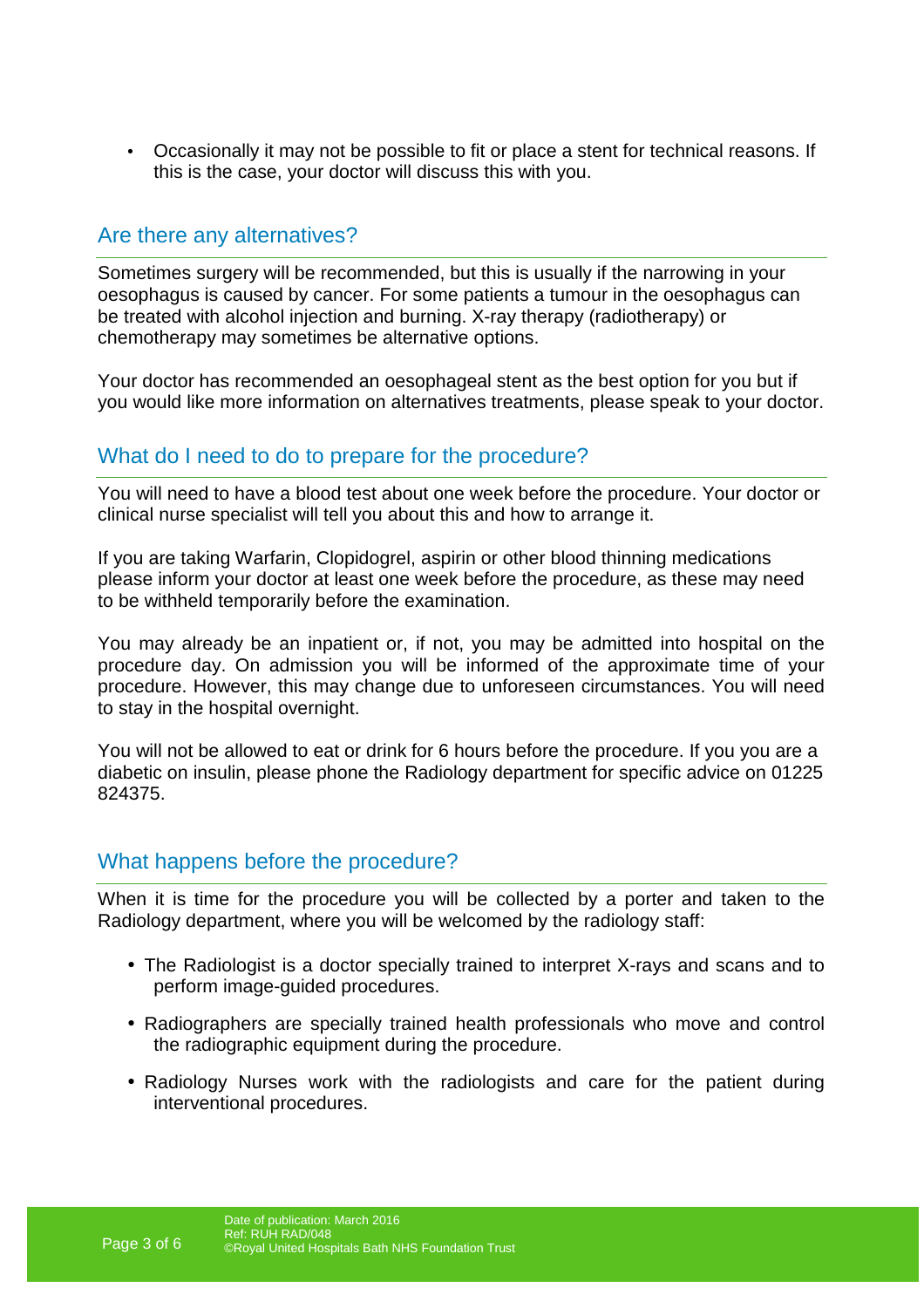A nurse will check your details. If you are allergic to anything (such as medicine, latex, plasters), please tell the nurse. You must tell the nurse if you have any loose teeth, caps or crowns, as there is a risk they could become dislodged.

The radiologist will explain the procedure answering any questions you or your family may have. When all your questions have been answered you will be asked to sign a consent form for the procedure.

Before the procedure you will be asked to change into a hospital gown and to remove dentures, glasses and neck or ear jewellery.

#### What happens during the procedure?

You will be taken into the Interventional radiology room and helped onto the X-ray table.

A cannula (needle) will be inserted into a vein in your hand/arm. This allows us to administer a sedative and painkillers. You will not be fully unconscious during the procedure but you should be drowsy and relaxed. The back of your throat will be sprayed with a local anaesthetic to numb it.

The nursing staff will attach ECG leads and a finger monitor to you to check your heart rate and breathing. A cuff will be placed on your arm to monitor your blood pressure (please inform the nurse if there is a reason why a certain arm cannot be used).

You will be asked to lie on your right hand side. A small mouthpiece will be placed in your mouth and you will be given oxygen via tubing under your nose.

The radiologist will pass a fine catheter (long, thin tube) through your mouth and down your oesophagus until it has crossed the narrowing. This is then exchanged for a tube with the stent attached. The radiologist uses imaging machines to follow the progress of the catheter and see when the stent is in the correct position. When it is, the stent will be released from the tube and will expand the narrowing of your oesophagus.

The nurse may need to clear saliva from your mouth using a small suction tube.

#### What happens when the procedure is finished?

You will be taken back to the your ward, where you will need to rest. You will have your pulse, blood pressure and, if necessary your temperature, taken to ensure there have been no complications.

Your throat may feel sore. You may get some pain or discomfort in the gullet for a few days after the procedure as the stent expands. We recommend that you take painkillers that dissolve in water until this discomfort goes away.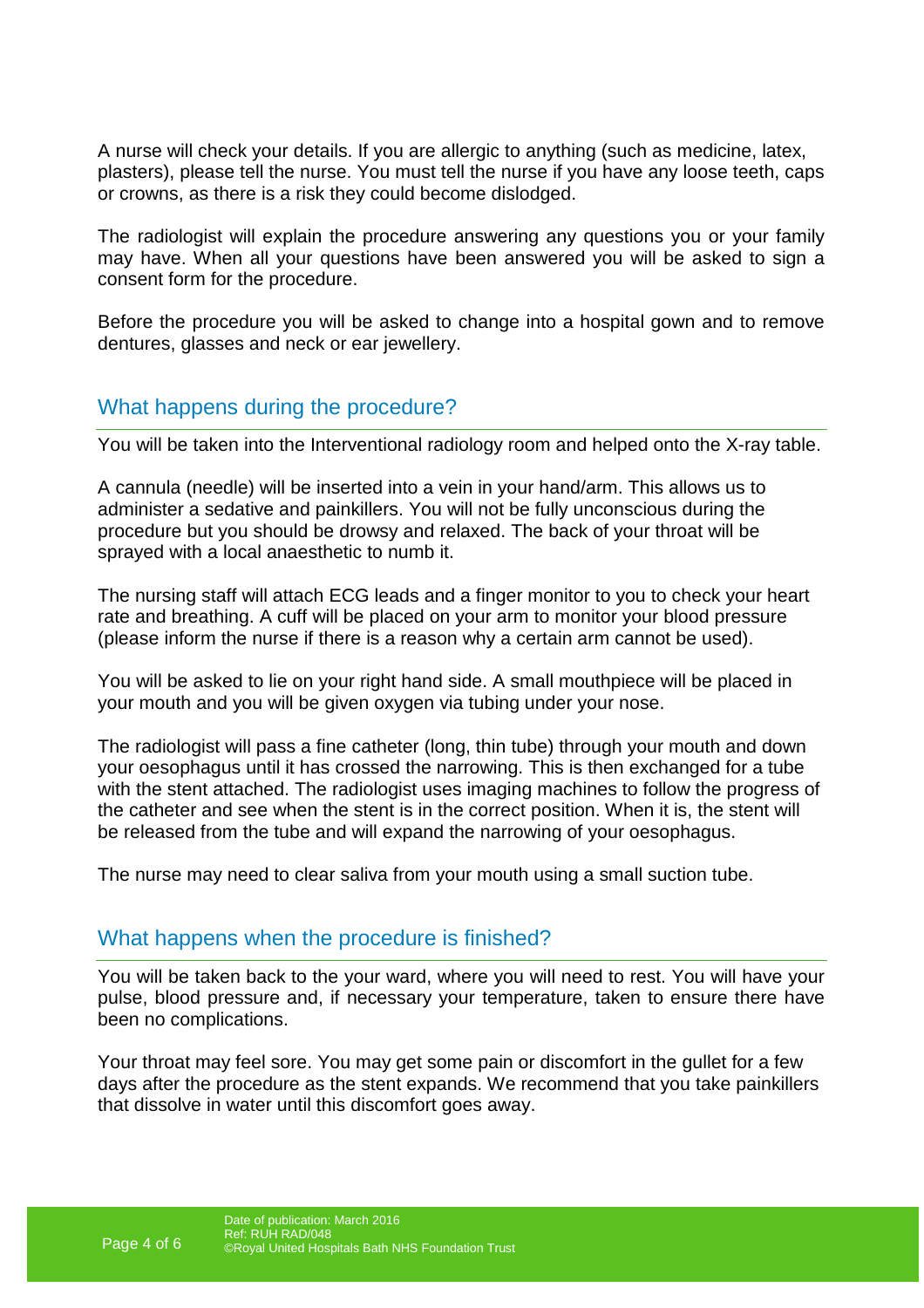You will not have anything to eat or drink until the nurse or Radiologist are happy with your recovery. If you are comfortable and there are no obvious complications you will be allowed to drink clear fluids. When you do start to eat, it is important to follow the advice given to you by nurses or doctors. If you experience any pain, please tell your nurse.

#### Going Home

After discharge if you experience any of the following symptoms, you should return to the Accident and Emergency department immediately:

- Difficulty breathing
- Severe chest pain
- Vomiting blood, food or fluids

Acid reflux with heartburn may occur when the stent is placed from the gullet into the stomach. To make sure you are comfortable at night, sleep with extra pillows to raise your head. You may be prescribed an acid reducing tablet such as Omeprazole or Lansoprazole, which you should take regularly and antacids to take after each meal and before going to bed.

It is advisable to begin by eating liquidised meals and progress to soft, moist foods if you feel comfortable. The dietician will advise you about what foods to avoid to prevent food blockage of your stent. It is important that you follow this advice and chew your food well. Try to have small frequent nourishing meals. Frequent drinks may help to keep your stent clear.

If you find that you cannot swallow food or fluids the stent may be blocked. Stop eating and try standing up and walking around the room. Take small sips of a fizzy or warm drink. If this does not work or you are unable to swallow after a couple of hours, contact your doctor or Clinical Nurse Specialist for advice.

#### Any questions?

We will do our best to make your visit as comfortable and stress free as possible. If you have any questions or suggestions for us, please contact the Interventional Radiology department on 01225 824375.